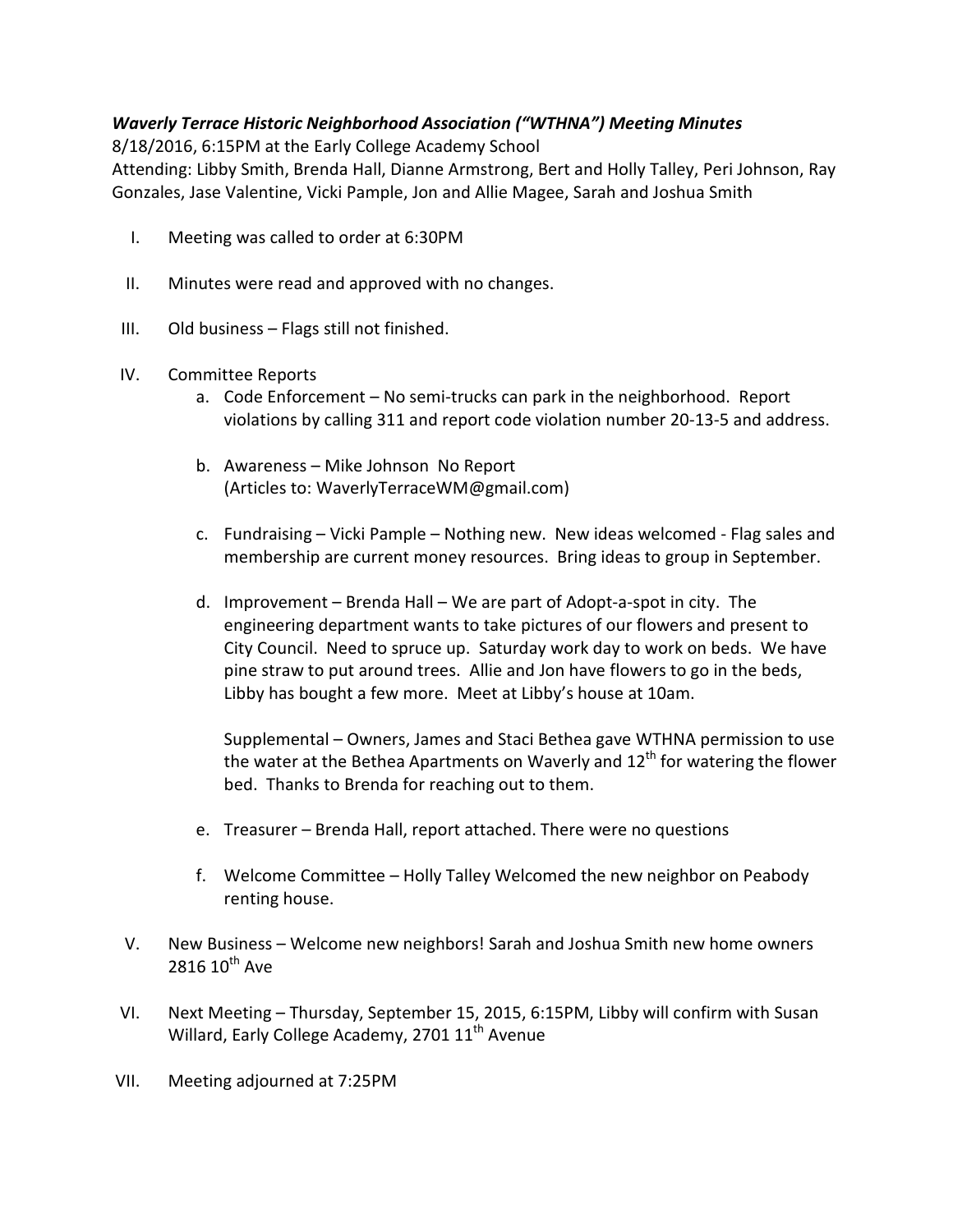## Treasure Report

| <b>FINANCIAL REPORTS</b>          |            |
|-----------------------------------|------------|
|                                   |            |
| JULY 31, 2016                     |            |
|                                   |            |
|                                   |            |
| OPERATING ACCOUNT                 |            |
| <b>BALANCE PER BANK STATEMENT</b> | \$3,616.76 |
| UNDEPOSITED CASH ON HAND          | 10.00      |
| <b>ADJUSTED BALANCE</b>           | \$3,626.76 |
| DONATION ACCOUNT                  |            |
| <b>BALANCE PER BANK STATEMENT</b> | \$80.10    |
|                                   |            |
| PETTY CASH                        | \$178.42   |
|                                   |            |
|                                   |            |
| <b>TOTAL CASH</b>                 | \$3,885.28 |

|                  | <b>Waverly Terrace Historic Neighborhood Association</b><br><b>Operating Bank Account</b> |         |    |                             |                         |                 |    |             |              |                   |                             |  |
|------------------|-------------------------------------------------------------------------------------------|---------|----|-----------------------------|-------------------------|-----------------|----|-------------|--------------|-------------------|-----------------------------|--|
| Date             | Description                                                                               | Check # |    | Beginning<br><b>Balance</b> |                         | <b>Deposits</b> |    | Withdrawals |              | Ending<br>Balance | <b>Notes</b>                |  |
| 10/26/15 October |                                                                                           |         | \$ | 200.00                      |                         |                 |    |             |              |                   |                             |  |
|                  | <b>Total Transactions for Month</b>                                                       |         |    |                             | S                       |                 | Ś  |             | Ś            | 200.00            |                             |  |
| 11/1/15          | November                                                                                  |         | Ś  | 200.00                      |                         |                 |    |             |              |                   |                             |  |
|                  | 11/3/15 Deluxe Check Order                                                                |         |    |                             | Ś                       |                 | Ś  | 19.90       | Ś            |                   |                             |  |
|                  | <b>Total Transactions for Month</b>                                                       |         |    |                             | $\overline{\mathsf{S}}$ |                 | Š  | 19.90       | Ś            | 180.10            |                             |  |
|                  | 12/1/16 December                                                                          |         | \$ | 180.10                      |                         |                 |    |             |              |                   |                             |  |
|                  | <b>Total Transactions for Month</b>                                                       |         |    |                             | Ś                       |                 | Ś  |             | $\mathsf{S}$ | 180.10            |                             |  |
| 1/1/16           | January                                                                                   |         | Ś  | 180.10                      |                         |                 |    |             |              |                   |                             |  |
|                  | <b>Total Transactions for Month</b>                                                       |         |    |                             | Ś                       |                 | Ś  |             | Ś            | 180.10            |                             |  |
| 2/1/16           | February                                                                                  |         | Ś  | 180.10                      |                         |                 |    |             |              |                   |                             |  |
|                  | <b>Total Transactions for Month</b>                                                       |         |    |                             | Ŝ                       |                 | Ś  |             | S            | 180.10            |                             |  |
| 3/1/16           | March                                                                                     |         | Ś  | 180.10                      |                         |                 |    |             |              |                   |                             |  |
| 3/10/16 Deposit  |                                                                                           |         |    |                             | Ś                       | 250.00          |    |             |              |                   |                             |  |
| 3/10/16          | Deposit                                                                                   |         |    |                             | Ś                       | 2,245.89        |    |             |              |                   |                             |  |
| 3/21/16 Deposit  |                                                                                           |         |    |                             | Ś                       | 60.00           |    |             |              |                   |                             |  |
|                  | <b>Total Transactions for Month</b>                                                       |         |    |                             | ¢                       | 2,555.89 S      |    |             | \$           | 2.735.99          |                             |  |
| 4/1/16           | April                                                                                     |         | Ś  | 2.735.99                    |                         |                 |    |             |              |                   |                             |  |
|                  | 4/11/16 Sandra Schmidt - Ck. 1001                                                         | 1001    |    |                             |                         |                 | S  | 40.62       |              |                   | Meet & Greet<br>Supplies    |  |
| 4/15/16 Deposit  |                                                                                           |         |    |                             | $\hat{\mathbf{S}}$      | 40.00           |    |             |              |                   |                             |  |
|                  |                                                                                           |         |    |                             |                         |                 |    |             |              |                   |                             |  |
|                  | 4/23/16 Imprints                                                                          | 1002    |    |                             |                         |                 | S  | 136.61      |              |                   | Bk. Bal. a/o 4/29           |  |
|                  | 4/23/16 Sandra Schmidt                                                                    | 1003    |    |                             |                         |                 | Ś  | 22.70       |              |                   | \$<br>2,712.67              |  |
|                  | 4/29/16 USPO - PO Box Rent                                                                | 1004    |    |                             |                         |                 | Ś  | 51.00       |              |                   |                             |  |
|                  | <b>Total Transactions for Month</b>                                                       |         |    |                             | Ŝ                       | 40.00           | Ŝ  | 250.93      | Ŝ            | 2.525.06          |                             |  |
| 5/1/16           | May                                                                                       |         |    | $5$ 2.525.06                |                         |                 |    |             |              |                   |                             |  |
| 5/2/16           | Deposit                                                                                   |         |    |                             | Ś                       | 165.00          |    |             |              |                   |                             |  |
| 5/5/16           | Deposit                                                                                   |         |    |                             | Ś                       | 1.006.70        |    |             |              |                   |                             |  |
| 5/5/16           | Petty Cash                                                                                | 1005    |    |                             |                         |                 | Ś  | 200.00      |              |                   |                             |  |
| 5/27/16          | Deposit                                                                                   |         |    |                             | \$                      | 30.00           |    |             |              |                   |                             |  |
| 5/31/16          | Deposit                                                                                   |         |    |                             | Ś                       | 90.00           |    |             |              |                   |                             |  |
|                  | <b>Total Transactions for Month</b>                                                       |         |    |                             | Ś                       | 1,291.70 S      |    | 200.00      | S            |                   | 3.616.76 Bk. Bal. a/o 5/31  |  |
| 6/1/16           | line                                                                                      |         |    | \$3.616.76                  |                         |                 |    |             |              |                   |                             |  |
|                  | Deposit                                                                                   |         |    |                             | Ś                       |                 |    |             |              |                   |                             |  |
|                  | Checks                                                                                    |         |    |                             |                         |                 | S  |             |              |                   |                             |  |
|                  | <b>Total Transactions for Month</b>                                                       |         |    |                             | Ś                       |                 | \$ | ×           | $\mathsf{S}$ |                   | 3,616.76 Bk. Bal. a/o 6/30  |  |
|                  | July                                                                                      |         | Ś. | 3.616.76 \$                 |                         |                 | Ś  |             |              |                   |                             |  |
| 7/1/16           | <b>Total Transactions for Month</b>                                                       |         |    |                             |                         |                 | Ś  |             | Ś            |                   | 3,616.76 Bk. Bal. a/o 07/31 |  |
|                  | August UNDEPOSITED CASH ON HAND                                                           |         |    |                             |                         |                 |    |             | $\mathsf{S}$ | $10 - 00$         |                             |  |
|                  | (RAY GONZALES DUES)                                                                       |         |    | TOTAL                       |                         |                 |    |             |              | $53626 - 76$      |                             |  |
| 8/1/16           | <b>Total Transactions for Month</b>                                                       |         |    |                             |                         |                 |    |             | \$           |                   |                             |  |
|                  | September                                                                                 |         |    |                             |                         |                 |    |             | Ś            | ÷                 |                             |  |
|                  |                                                                                           |         |    |                             |                         |                 |    |             | \$           | ۰                 |                             |  |
| 9/1/16           | <b>Total Transactions for Month</b>                                                       |         |    |                             |                         |                 |    |             | Ś            |                   |                             |  |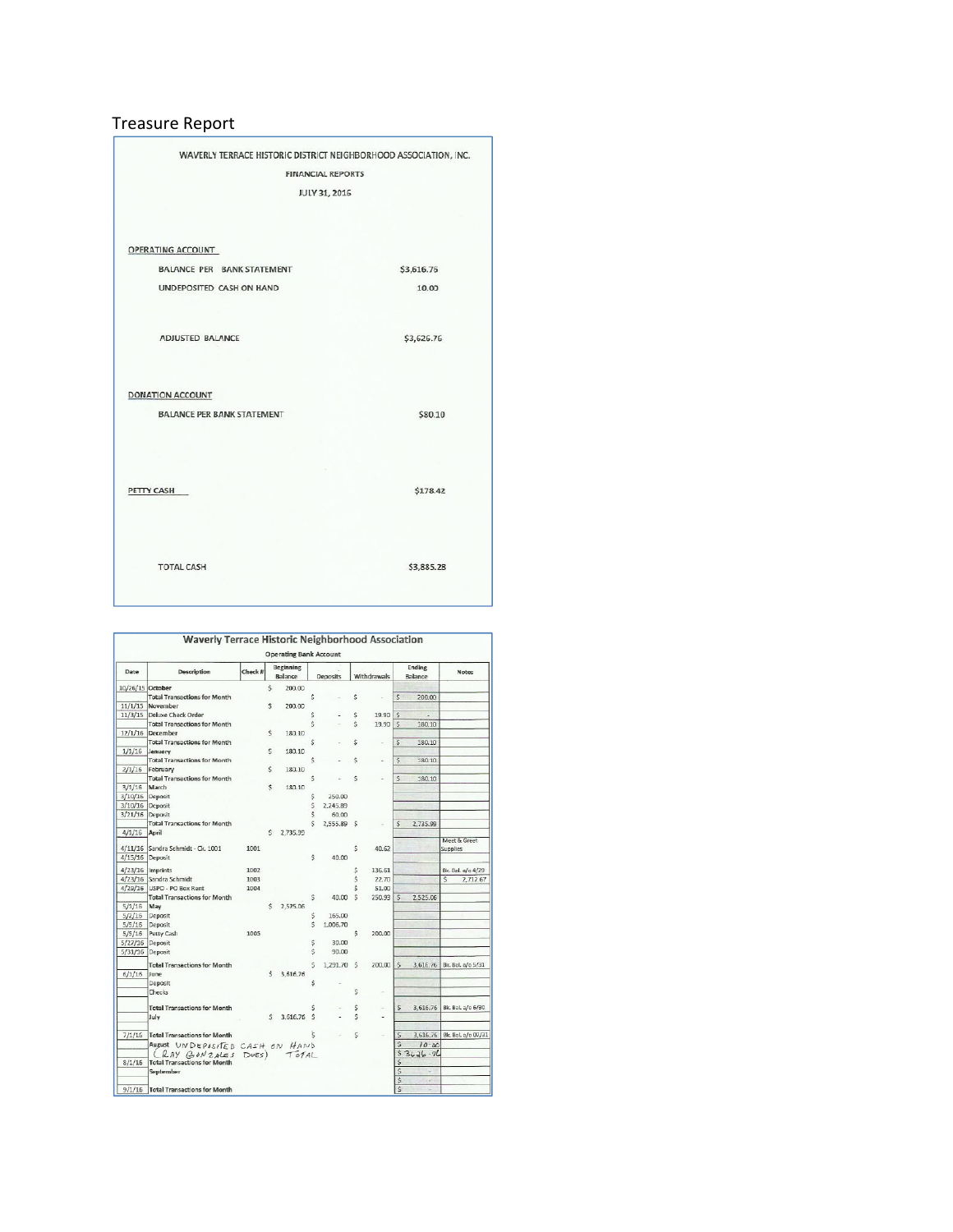|          |                                                 |    | <b>Donations Bank Account</b> |              |                 |        |             |                                |              |
|----------|-------------------------------------------------|----|-------------------------------|--------------|-----------------|--------|-------------|--------------------------------|--------------|
| Date     | Description                                     |    | <b>Beginning</b><br>Balance   |              | <b>Deposits</b> |        | Withdrawals | <b>Ending</b><br>Balance       | <b>Notes</b> |
| 10/26/15 | October                                         | Ś  | 100.00                        | Ś            |                 | Ś      |             |                                |              |
|          | <b>Total Transacitions for Month</b>            |    |                               | Ś            |                 | Ś      |             | \$100.00                       |              |
| 11/01/15 | November                                        | S  | 100.00                        |              |                 |        |             | \$100.00                       |              |
| 11/03/15 | Deluxe Check Order                              |    |                               |              |                 | \$     | 19.90       | \$80.10                        |              |
|          | <b>Total Transacitions for Month</b>            |    |                               | \$           |                 | \$.    | 19.90       |                                |              |
| 12/01/16 | December                                        | Ś  | 80.10                         |              |                 |        |             |                                |              |
|          | <b>Total Transacitions for Month</b>            |    |                               | Ś            |                 | Ś      |             | \$80.10                        |              |
| 01/01/16 | January                                         | Ś  | 80.10                         |              |                 |        |             |                                |              |
|          | <b>Total Transacitions for Month</b>            |    |                               | Ś            |                 | \$     |             | \$80.10                        |              |
| 2/1/16   | February                                        | \$ | 80.10                         | Ś            |                 | \$     |             |                                |              |
|          | <b>Total Transactions for Month</b>             |    |                               | Ś            |                 |        |             | Š.<br>80.10                    |              |
| 3/1/16   | March                                           | S  | 80.10                         | S            |                 | \$     |             |                                |              |
|          | <b>Total Transactions for Month</b>             |    |                               | \$           |                 | Ś      |             | \$80.10                        |              |
| 4/1/16   | April                                           | Ś  | 80.10                         | $\mathsf{S}$ |                 | \$     |             |                                |              |
|          | <b>Total Transactions for Month</b>             |    |                               | \$           |                 | \$     |             | \$80.10                        |              |
| 5/1/16   | May                                             | Ś  | 80.10                         | $\ddot{s}$   |                 | \$     |             |                                |              |
|          | <b>Total Transactions for Month</b>             |    |                               | S            |                 | Ś      |             | \$80.10                        |              |
| 6/1/16   | June                                            |    |                               |              |                 |        |             |                                |              |
|          | <b>Total Transactions for Month</b>             | S  | 80.10                         | Ś<br>Ś       |                 | Ś<br>Ś |             | \$80.10                        |              |
|          |                                                 |    |                               |              |                 |        |             |                                |              |
| 7/1/16   | July<br><b>Total Transactions for Month</b>     | \$ | 80.10                         |              |                 |        |             | $\mathsf{S}$<br>80.10          |              |
|          |                                                 |    |                               |              |                 |        |             |                                |              |
| 8/1/16   | August<br><b>Total Transactions for Month</b>   | Ś  | 80.10 S                       |              |                 | S      |             | $\mathsf{S}$<br>80.10          |              |
|          |                                                 |    |                               |              |                 |        |             |                                |              |
| 9/1/16   | September                                       |    |                               |              |                 |        |             | Ś<br>Ξ<br>Ś<br>÷.              |              |
|          | <b>Total Transactions for Month</b>             |    |                               |              |                 |        |             |                                |              |
| 10/1/16  | October                                         |    |                               |              |                 |        |             | $\overline{\mathsf{S}}$<br>ä,  |              |
|          |                                                 |    |                               |              |                 |        |             | L                              |              |
|          | <b>Total Transactions for Month</b><br>November |    |                               |              |                 |        |             | \$<br>i.                       |              |
| 11/1/16  |                                                 |    |                               |              |                 |        |             | Š.<br>$\overline{\phantom{a}}$ |              |
|          | <b>Total Transactions for Month</b>             |    |                               |              |                 |        |             |                                |              |
| 12/1/16  | December                                        |    |                               |              |                 |        |             | \$                             |              |
|          | <b>Total Transactions for Month</b>             |    |                               |              |                 |        |             | $\overline{\mathsf{S}}$<br>÷   |              |
|          |                                                 |    |                               |              |                 |        |             | $\overline{\mathsf{s}}$        |              |

|          | Waverly Terrace Historic Neighborhood Association |    | Petty Cash           |                         |          |              |             |                         |                |  |
|----------|---------------------------------------------------|----|----------------------|-------------------------|----------|--------------|-------------|-------------------------|----------------|--|
| Date     | Description                                       |    | Beginning<br>Balance |                         | Deposits |              | Withdrawals | Ending<br>Balance       |                |  |
| 01/01/16 | January                                           | Ŝ  | ÷                    |                         |          |              |             | Ŝ                       |                |  |
|          |                                                   |    |                      |                         |          |              |             | Ś                       |                |  |
|          | <b>Total Transacitions for Month</b>              |    |                      | S                       |          | S            |             | Š                       |                |  |
| 2/1/16   | February                                          |    |                      |                         |          |              |             | \$                      | $\overline{a}$ |  |
|          |                                                   |    |                      |                         |          |              |             | S                       |                |  |
|          | <b>Total Transactions for Month</b>               |    |                      |                         |          |              |             | $\overline{\mathsf{s}}$ | ÷              |  |
| 3/1/16   | March                                             |    |                      |                         |          |              |             | Š                       |                |  |
|          |                                                   |    |                      |                         |          |              |             | Ś                       |                |  |
|          | <b>Total Transactions for Month</b>               |    |                      |                         |          |              |             | $\overline{\mathsf{S}}$ | ÷              |  |
| 4/1/16   | April                                             |    |                      |                         |          |              |             | Ś                       | ٠              |  |
|          |                                                   |    |                      |                         |          |              |             |                         | ٠              |  |
|          | <b>Total Transactions for Month</b>               |    |                      |                         |          |              |             | \$                      | ÷              |  |
| 5/1/16   | May                                               | \$ | $\overline{a}$       |                         |          |              |             | $\mathsf{S}$            | ÷              |  |
| 5/5/16   | <b>Beginning Deposit</b>                          |    |                      | \$                      | 200.00   | $\mathsf{S}$ |             | \$                      |                |  |
|          | <b>Total Transactions for Month</b>               |    |                      | \$                      | 200.00   | Ś            | ä,          | Ś                       | 200.00         |  |
| 6/1/16   | June                                              | Š  | 200.00               |                         |          |              |             | $\overline{\mathsf{S}}$ | 200.00         |  |
| 6/30/16  | Sandra Schmidt - Flowers - 5/29                   |    |                      | \$                      | ä        | \$           | 21.58       | $\ddot{s}$              | 178.42         |  |
|          | <b>Total Transactions for Month</b>               |    |                      | $\overline{\mathsf{s}}$ |          | S            | 21.58       | Š                       | 178.42         |  |
| 7/1/16   | July                                              |    |                      |                         |          |              |             | $\overline{\mathsf{s}}$ |                |  |
|          |                                                   |    |                      |                         |          |              |             | Ś                       | u              |  |
|          | <b>Total Transactions for Month</b>               |    |                      |                         |          |              |             | $\overline{\mathsf{s}}$ | ä,             |  |
| 8/1/16   | August                                            |    |                      |                         |          |              |             | Ś                       |                |  |
|          |                                                   |    |                      |                         |          |              |             | Ś                       | ×              |  |
|          | <b>Total Transactions for Month</b>               |    |                      |                         |          |              |             | S                       | i.             |  |
| 9/1/16   | September                                         |    |                      |                         |          |              |             | Ś                       | 2              |  |
|          |                                                   |    |                      |                         |          |              |             | Ś                       | i.             |  |
|          | <b>Total Transactions for Month</b>               |    |                      |                         |          |              |             | \$                      |                |  |
| 10/1/16  | October                                           |    |                      |                         |          |              |             | $\overline{\mathsf{s}}$ | ÷.             |  |
|          |                                                   |    |                      |                         |          |              |             | Ś                       | ×              |  |
|          | <b>Total Transactions for Month</b>               |    |                      |                         |          |              |             |                         |                |  |
| 11/1/16  | November                                          |    |                      |                         |          |              |             | \$                      | z              |  |
|          |                                                   |    |                      |                         |          |              |             |                         | ÷              |  |
|          | <b>Total Transactions for Month</b>               |    |                      |                         |          |              |             | \$                      |                |  |
| 12/1/16  | December                                          |    |                      |                         |          |              |             | \$                      | ٠              |  |
|          |                                                   |    |                      |                         |          |              |             | $\overline{\mathsf{S}}$ |                |  |
|          | <b>Total Transactions for Month</b>               |    |                      |                         |          |              |             | \$                      | ٠              |  |
|          |                                                   |    |                      |                         |          |              |             | s                       |                |  |
|          |                                                   |    |                      |                         |          |              |             | Ś                       | ٠              |  |
|          |                                                   |    |                      |                         |          |              |             | Ś                       | u              |  |
|          |                                                   |    |                      |                         |          |              |             | \$                      | ٠              |  |
|          |                                                   |    |                      |                         |          |              |             | \$                      |                |  |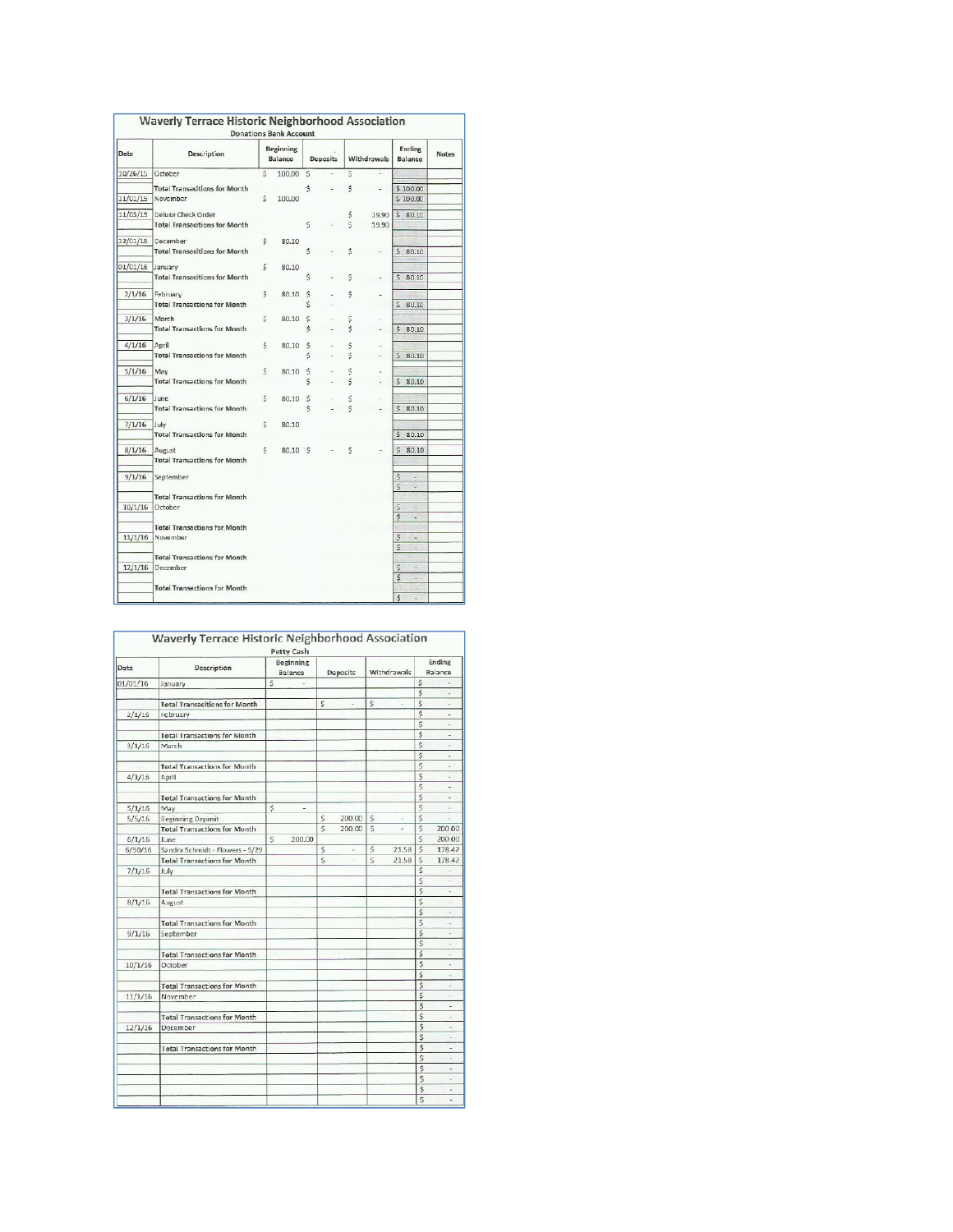---------------------------------- Last Meeting Minutes --------------------------------------

## Waverly Terrace Historic Neighborhood Association ("WTHNA") Meeting Minutes

7/21/2016, 6:15PM at the Early College Academy School Attending: Libby Smith, Brenda Hall, Dianne Armstrong, Bert Talley, Peri Johnson, Vicki Pample, Susan Willard, Jon and Allie Magee, Ray Gonzales, Ms. Jo.

- I. Meeting was called to order at 6:30PM
- II. Minutes were read and approved with no changes
- III. Old business Flags still in process of being made
- IV. Committee Reports
	- a. Code Enforcement
		- i. Zoning Code taken to commissioners but Kevin couldn't take it because of not having signatures will present it at staff meeting and try to get it before the board.
		- ii. The Rebecca George house the cost to repair was \$200,000. Kevin, zoning will come out to look at the house because she is still responsible for it. Will make sure something is done not left the way it is. Justin, Historic Society, was going to check with the Historic Foundation to see if they are interested in the house.
		- iii. Tractor trailer truck parked next to Vicki's on Beacon. Neighborhood not zoned for business. Will block busses when school starts back.
	- b. Awareness Mike Johnson (Articles to: WaverlyTerraceWM@gmail.com)
		- i. On June 23rd, Matt Nichols, Bill Gaddy and about 14 youths from the Boys & Girls Club walked the neighborhood and picked up 20 bags of trash from our streets. Thanks to all who participated! This is a great example of community and WTHN association working together to improve our neighborhood. Matt has expressed that the B&G Club wants to do more for our neighborhood.
		- ii. I submitted a request for street-sweeping and the city came through the first week of July. I'll submit the request quarterly through the city 311 service. Review the street list to confirm I did not miss any streets in our neighborhood. Add Rosehill Street.
		- iii. Please email photos or articles for the website to waverlyterracewm@gmail.com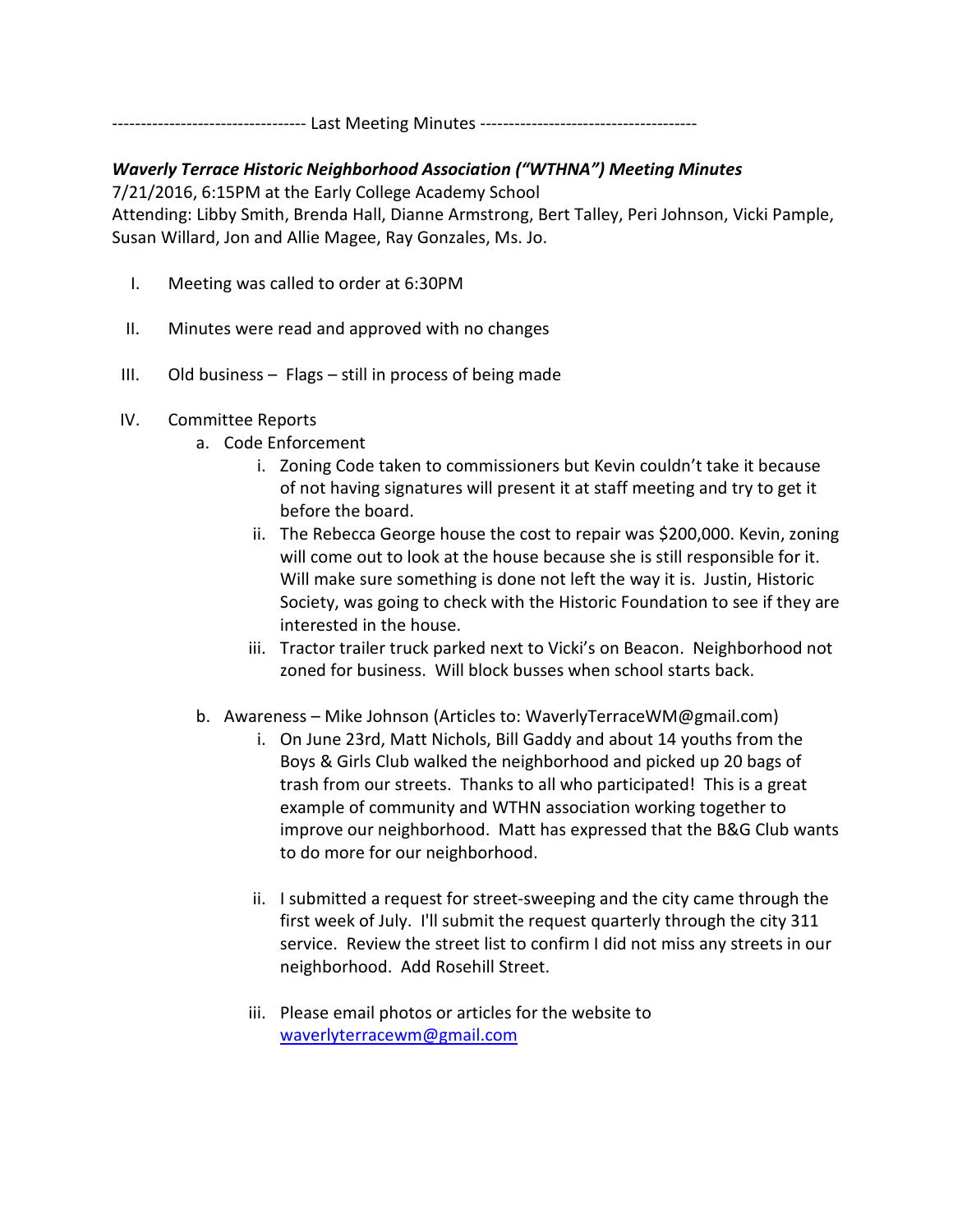- c. Fundraising Vicki Pample No report
- d. Improvement Allie Magee, Flower beds on  $29<sup>th</sup>$  have been tilled. They will plant on Saturday. Bales of pine straw are at Anna's house that the boy's club could not put out.
- e. Treasurer Brenda Hall Same except for petty cash. Report attached
- f. Welcome Committee Bert and Libby talked about putting together items to give to new neighbors.
- V. New Business Allie and Jon Magee will have an Ice Cream Social August 6, 2016. 6:30 8pm. All association members invited.
- VI. Next Meeting Thursday, August 18, 2016, 6:15PM, Confirmed with Susan Willard Early College Academy, 2701 11<sup>th</sup> Avenue
- VII. Meeting adjourned at 7:35PM

## Treasurers Report

|                  | Waverly Terrace Historic Neighborhood Association |         |    | Operating Bank Account      |   |                 |    |                                         |                          |                   |                            |
|------------------|---------------------------------------------------|---------|----|-----------------------------|---|-----------------|----|-----------------------------------------|--------------------------|-------------------|----------------------------|
| Date             | Description                                       | Check # |    | <b>Beginning</b><br>Balance |   | <b>Deposits</b> |    | $C$ <sub>REDI</sub> $Is$<br>Withdrawals |                          | Ending<br>Balance | <b>Notes</b>               |
| 10/26/15 October |                                                   |         | Ś  | 200.00                      |   |                 |    |                                         |                          |                   |                            |
|                  | <b>Total Transactions for Month</b>               |         |    |                             | Ś |                 | Ś  |                                         | \$                       | 200.00            |                            |
| 11/1/15          | November                                          |         | Ś  | 200.00                      |   |                 |    |                                         |                          |                   |                            |
| 11/3/15          | Deluxe Check Order                                |         |    |                             | Ś |                 | \$ | 19.90                                   | Ś                        |                   |                            |
|                  | <b>Total Transactions for Month</b>               |         |    |                             | Ŝ |                 | Ś  | 19.90                                   | Ś                        | 180.10            |                            |
|                  | 12/1/16 December                                  |         | Ś  | 180.10                      |   |                 |    |                                         |                          |                   |                            |
|                  | <b>Total Transactions for Month</b>               |         |    |                             | Ŝ |                 | Ś  | ٠                                       | Ś                        | 180.10            |                            |
| 1/1/16           | January                                           |         | ¢  | 180.10                      |   |                 |    |                                         |                          |                   |                            |
|                  | <b>Total Transactions for Month</b>               |         |    |                             | Ś |                 | Ś  | i.                                      | $\dot{\mathsf{s}}$       | 180.10            |                            |
| 2/1/16           | February                                          |         | Ś  | 180.10                      |   |                 |    |                                         |                          |                   |                            |
|                  | <b>Total Transactions for Month</b>               |         |    |                             | S |                 | S  |                                         | Ś                        | 180.10            |                            |
| 3/1/16           | March                                             |         | Ś  | 180.10                      |   |                 |    |                                         |                          |                   |                            |
| 3/10/16 Deposit  |                                                   |         |    |                             | Ś | 250.00          |    |                                         |                          |                   |                            |
| 3/10/16 Deposit  |                                                   |         |    |                             | Ś | 2,245.89        |    |                                         |                          |                   |                            |
| 3/21/16 Deposit  |                                                   |         |    |                             | Ś | 60.00           |    |                                         |                          |                   |                            |
|                  | <b>Total Transactions for Month</b>               |         |    |                             | Ś | 2,555.89        | S  |                                         | Ś                        | 2,735.99          |                            |
| 4/1/16           | April                                             |         | Ś  | 2,735.99                    |   |                 |    |                                         |                          |                   |                            |
|                  |                                                   |         |    |                             |   |                 |    |                                         |                          |                   | Meet & Greet               |
|                  | 4/11/16 Sandra Schmidt - Ck. 1001                 | 1001    |    |                             |   |                 | S  | 40.62                                   |                          |                   | Supplies                   |
| 4/15/16 Deposit  |                                                   |         |    |                             | Ś | 40.00           |    |                                         |                          |                   |                            |
| 4/23/16 Imprints |                                                   | 1002    |    |                             |   |                 | \$ | 136.61                                  |                          |                   | Bk. Bal. a/o 4/29          |
|                  | 4/23/16 Sandra Schmidt                            | 1003    |    |                             |   |                 | \$ | 22.70                                   |                          |                   | Ś<br>2.712.67              |
|                  | 4/29/16 USPO - PO Box Rent                        | 1004    |    |                             |   |                 | Ś  | 51.00                                   |                          |                   |                            |
|                  | <b>Total Transactions for Month</b>               |         |    |                             | Ś | 40.00           | Ś  | 250.93                                  | \$                       | 2,525.06          |                            |
| 5/1/16           | May                                               |         | Ś  | 2,525.06                    |   |                 |    |                                         |                          |                   |                            |
| 5/2/16           | Deposit                                           |         |    |                             | Ś | 165.00          |    |                                         |                          |                   |                            |
| 5/5/16           | Deposit                                           |         |    |                             | Ś | 1,006.70        |    |                                         |                          |                   |                            |
| 5/5/16           | Petty Cash                                        | 1005    |    |                             |   |                 | Ś  | 200.00                                  |                          |                   |                            |
| 5/27/16          | Deposit                                           |         |    |                             | Ś | 30.00           |    |                                         |                          |                   |                            |
| 5/31/16          | Deposit                                           |         |    |                             | Ś | 90.00           |    |                                         |                          |                   |                            |
|                  | <b>Total Transactions for Month</b>               |         |    |                             | Ś | 1,291.70        |    |                                         |                          |                   |                            |
| 6/1/16           | June                                              |         | Ś  |                             |   |                 | S  | 200.00                                  | Ŝ                        |                   | 3,616.76 Bk. Bal. a/o 5/31 |
|                  | Deposit                                           |         |    | 3,616.76                    | Ś |                 |    |                                         |                          |                   |                            |
|                  | Checks                                            |         |    |                             |   |                 | Ś  |                                         |                          |                   |                            |
|                  |                                                   |         |    |                             |   |                 |    |                                         |                          |                   |                            |
|                  | <b>Total Transactions for Month</b>               |         |    |                             | Ś |                 | Ś  |                                         | \$                       |                   | 3,616.76 Bk. Bal. a/o 6/30 |
|                  | July                                              |         | Ś. | 3.616.76                    |   |                 |    |                                         |                          |                   |                            |
|                  |                                                   |         |    |                             |   |                 |    |                                         |                          |                   |                            |
| 7/1/16           | <b>Total Transactions for Month</b>               |         |    |                             |   |                 |    |                                         | \$                       | 3.616.76          |                            |
|                  | August                                            |         |    |                             |   |                 |    |                                         | \$                       |                   |                            |
|                  |                                                   |         |    |                             |   |                 |    |                                         | \$                       |                   |                            |
| 8/1/16           | <b>Total Transactions for Month</b>               |         |    |                             |   |                 |    |                                         | \$                       | ×                 |                            |
|                  | September                                         |         |    |                             |   |                 |    |                                         | $\overline{\mathcal{S}}$ | ÷                 |                            |
|                  |                                                   |         |    |                             |   |                 |    |                                         | \$                       | c                 |                            |
| 9/1/16           | <b>Total Transactions for Month</b>               |         |    |                             |   |                 |    |                                         | $\overline{\mathsf{s}}$  |                   |                            |